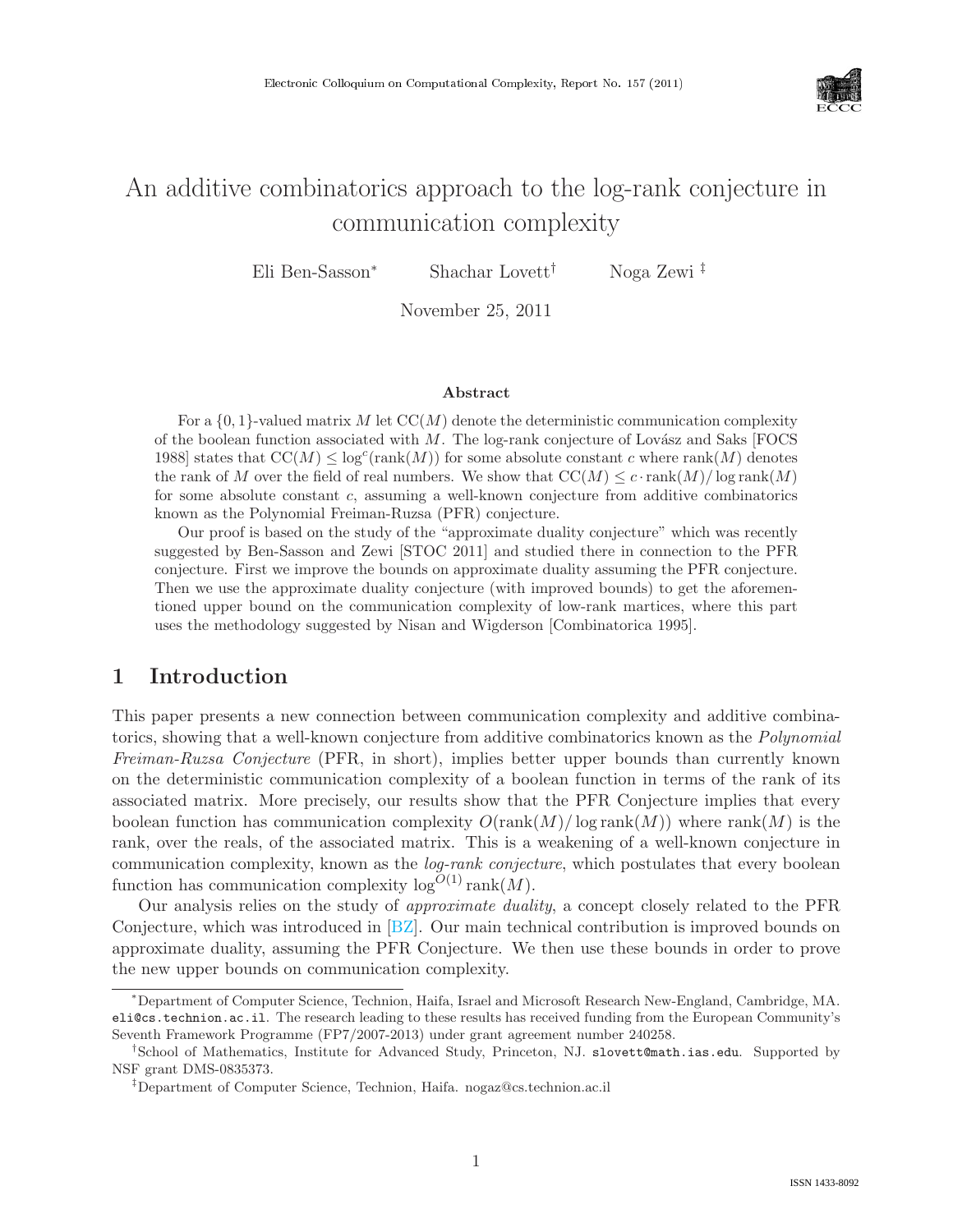#### 1.1 Communication complexity and the log-rank conjecture

In the two-party communication complexity model two parties — Alice and Bob — wish to compute a function  $f: X \times Y \to \{0,1\}$  on inputs x and y where x is known only to Alice and y is known only to Bob. In order to compute the function  $f$  they must exchange bits of information between each other according to some (deterministic) protocol. The (deterministic) communication complexity of a protocol is the maximum total number of bits sent between the two parties, where the maximum is taken over all pairs of inputs  $x, y$ . We henceforth omit the adjective "deterministic" from our discourse because our results deal only with the deterministic model. The communication complexity of the function f, denoted by  $CC(f)$ , is the minimum communication complexity of a protocol for f.

For many applications it is convenient to associate the function  $f: X \times Y \to \{0,1\}$  with the matrix  $M \in \{0,1\}^{X \times Y}$  whose  $(x, y)$  entry equals  $f(x, y)$ . For a  $\{0, 1\}$ -valued matrix M, let  $CC(M)$  denote the communication complexity of the boolean function associated with M. Let rank $(M)$  denote the rank of M over the reals. We will occasionally consider the rank of M over the two-element field  $\mathbb{F}_2$  and will denote this by  $\text{rank}_{\mathbb{F}_2}(M)$ .

It is well-known that  $\log \text{rank}(M) \leq \text{CC}(M) \leq \text{rank}(M)$  (cf. [\[KN97,](#page-12-0) Chapter 1.4]) and it is a fundamental question to find out what is the true dependency of  $CC(M)$  on the rank. The log-rank conjecture due to Lovász and Saks [\[LS88\]](#page-12-1) postulates that the gap between the above lower bound and upper bound on  $CC(M)$  is polynomial rather than exponential:

Conjecture 1.1 (Log-rank). *For every* {0, 1}*-valued matrix M*

$$
CC(M) = \log^{O(1)} \text{rank}(M).
$$

Lovász and Saks also point out that the above conjecture has several other interesting equivalent formulations. One of them, due to Nuffelen  $\text{Nu}76\text{]}$  and Fajtlowicz  $\text{Fa}388\text{]}$ , is the following:

**Conjecture 1.2.** For every graph  $G$ ,  $\chi(\overline{G}) \leq \log^{O(1)} \text{rank}(G)$ , where  $\chi(\overline{G})$  is the chromatic number *of the complement of* G*, and* rank(G) *is the rank of the adjacency matrix of* G *over the reals.*

Though considerable effort has been made in an attempt to resolve this conjecture since its introduction 25 years ago, to this date not much is known regarding to it. The best currently known upper bound on the communication complexity of a  $\{0, 1\}$ -valued matrix M with respect to its rank is  $CC(M) \leq log(4/3) \cdot rank(M) = (0.415...) \cdot rank(M)$  due to Kotlov [\[Kot97\]](#page-12-4) and it improves on the previous best bound of  $CC(M) \leq \text{rank}(M)/2$  by Kotlov and Lovász [\[KL96\]](#page-12-5). In the other direction, the best lower bound is  $CC(M) \ge \Omega(\log^t \text{rank}(M))$  for  $t = \log_3 6 = 1.631...$  due to Kushilevitz (unpublished, cf. [\[NW95\]](#page--1-1)) which improved on a previous bound with  $t = \log_2 3 = 1.585...$  due to Nisan and Wigderson [\[NW95\]](#page--1-1).

Our main result is an upper bound of  $O(\text{rank}(M)/\log \text{rank}(M))$  on the communication complexity of a  $\{0,1\}$ -valued matrix M assuming a well-known conjecture from additive combinatorics — the Polynomial Freiman-Ruzsa conjecture — discussed next.

#### 1.2 Additive combinatorics and the Polynomial Freiman-Ruzsa conjecture

Quoting the (current) Wikipedia definition, additive combinatorics studies "combinatorial estimates associated with the arithmetic operations of addition and subtraction". As such, it deals with a variety of problems that aim to 'quantify' the amount of additive structure in subsets of additive groups. One such a problem is that which is addressed by the Polynomial Freiman-Ruzsa conjecture (we shall encounter a different problem in additive combinatorics when we get to "approximate duality" later on).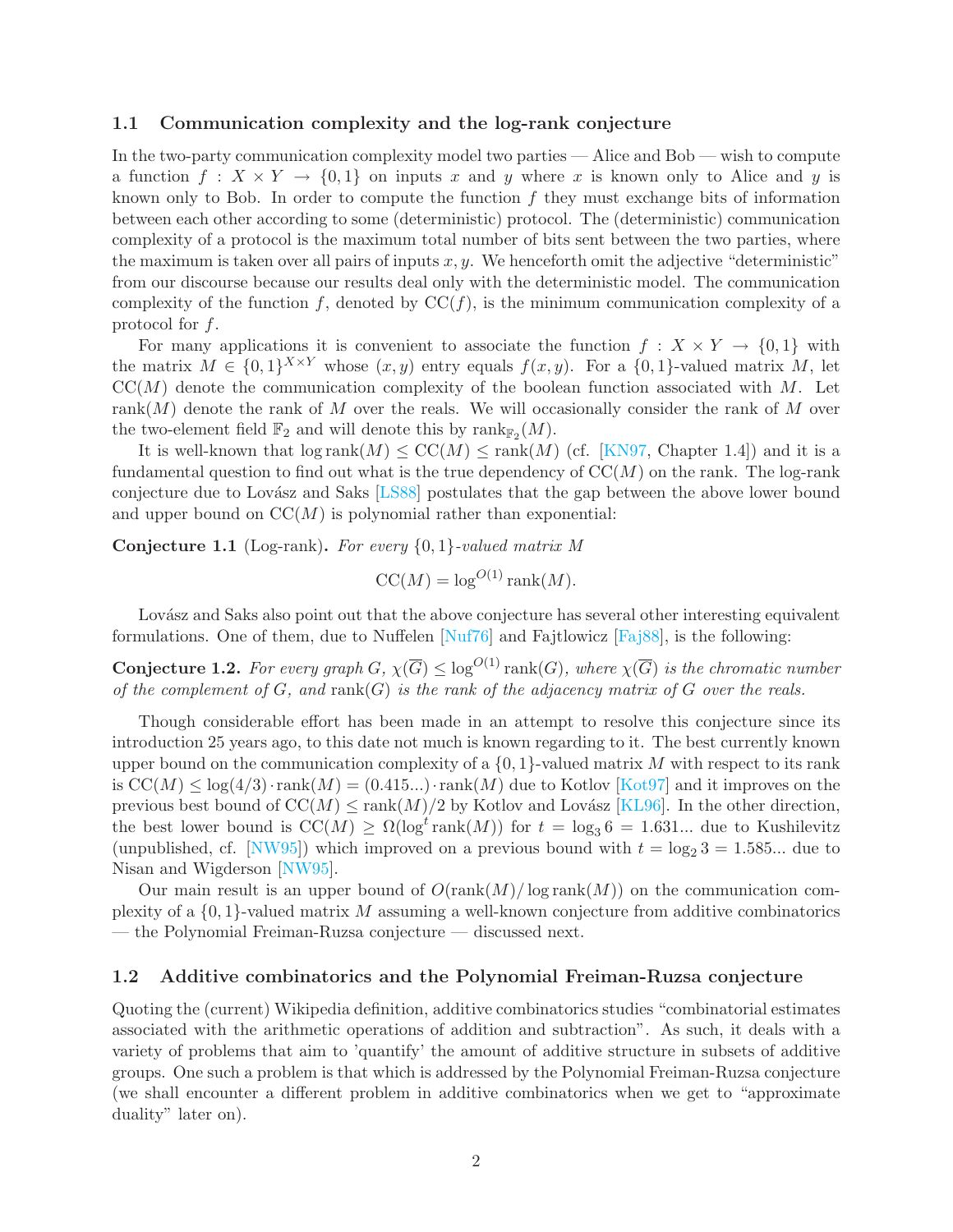For  $A \subseteq \mathbb{F}_2^n$ , let  $A + A$  denote the sum-set of  $A$ 

$$
A + A := \{a + a' \mid a, a' \in A\}
$$

where addition is over  $\mathbb{F}_2$ . It is easy to see that  $|A + A| = |A|$  if and only if A is an affine subspace of  $\mathbb{F}_2^n$ . The question addressed by the Freiman-Ruzsa Theorem is whether the ratio of  $|A + A|$  to |A| also 'approximates' the closeness of A to being a subspace, or in other words, whether the fact that  $A + A$  is small with respect to the size of A also implies that span  $(A)$  is small with respect to the size of A. The Freimnan-Ruzsa Theorem  $\lceil \text{Ru299} \rceil$  says that this is indeed the case.

**Theorem 1.3** (Freiman-Ruzsa Theorem  $[\text{Ruz99}]$ ). *If*  $A \subseteq \mathbb{F}_2^n$  has  $|A+A| \le K|A|$ , then  $|\text{span}(A)| \le$  $K^2 2^{K^4} |A|$ .

The above Theorem was improved in a series of works [\[GR06,](#page-12-6) [San08,](#page--1-3) [GT09\]](#page-12-7) and the best currently known upper bound on the ratio  $\frac{|\text{span}(A)|}{|A|}$  is  $2^{(2+o(1))K}$  due to Green and Tao [\[GT09\]](#page-12-7). This can be seen to be almost tight (up to the  $o(1)$  term) by letting  $A = \{u_1, u_2, \ldots, u_t\}$ , where  $u_1, u_2, \ldots, u_t \in \mathbb{F}_2^n$  are linearly independent vectors. Then in this case we have  $|A + A| \approx \frac{t}{2}|A|$ , while  $|\text{span}(A)| = 2^t$ .

The same example also shows that the ratio  $\frac{|\text{span}(A)|}{|A|}$  must depend exponentially on K. However, this example does not rule out the existence of a large subset  $A' \subseteq A$  for which the ratio  $\frac{|span(A')|}{|A'|}$  $|A'|$ is just polynomial in  $K$ , and this is exactly what is suggested by the PFR Conjecture:

<span id="page-2-0"></span>Conjecture 1.4 (Polynomial Freiman-Ruzsa (PFR)). *There exists an absolute constant* r*, such that if*  $A \subset \mathbb{F}_2^n$  *has*  $|A + A| \le K|A|$ *, then there exists a subset*  $A' \subseteq A$  *of size at least*  $K^{-r}|A|$  *such that*  $|\text{span}(A')| \leq |A|$ *.* 

Note that the above conjecture implies that  $|\text{span}(A')| \leq |A| \leq K^r |A'|$ . The PFR conjecture has many other interesting equivalent formulations, see the survey of Green [\[Gre05\]](#page-12-8) for some of them. It is conjectured to hold for subsets of general groups as well and not only for subsets of the group  $\mathbb{F}_2^n$  but we will be interested only in the latter case. Significant progress on this conjecture has been achieved recently by Sanders [\[San10\]](#page--1-4), using new techniques developed by Croot and Sisask [\[CS10\]](#page-12-9). Sanders proved an upper bound on the ratio  $\frac{|\text{span}(A')|}{|A'|}$  $\frac{\text{Im}(A)}{|A'|}$  which is quasi-polynomial in K:

Theorem 1.5 (Quasi-polynomial Freiman-Ruzsa Theorem [\[San10\]](#page--1-4)). *Let* <sup>A</sup> <sup>⊂</sup> <sup>F</sup> n 2 *be a set such*  $that$   $|A + A|$  ≤ K|A|*.* Then there exists a subset  $A' ⊆ A$  of size at least  $K^{-O(\log^3 K)}|A|$  such that  $|\text{span}(A')| \leq |A|.$ 

Our main result is the following:

<span id="page-2-1"></span>Theorem 1.6 (Main.). *Assuming the PFR Conjecture [1.4,](#page-2-0) for every* {0, 1}*-valued matrix M*

$$
CC(M) = O(\operatorname{rank}(M)/\log \operatorname{rank}(M)).
$$

We end this section by mentioning two other recent applications of the PFR Conjecture to theoretical computer science. The first application is to the area of low-degree testing, and was discovered by Lovett [\[Lov10\]](#page-12-10) and, independently, by Green and Tao [\[GT\]](#page-12-11). The second application is to the construction of two-source extractors due to Ben-Sasson and Zewi  $\sqrt{BZ}$ . The latter paper also introduced the notion of approximate duality which plays a central role in our proof method so we describe it now.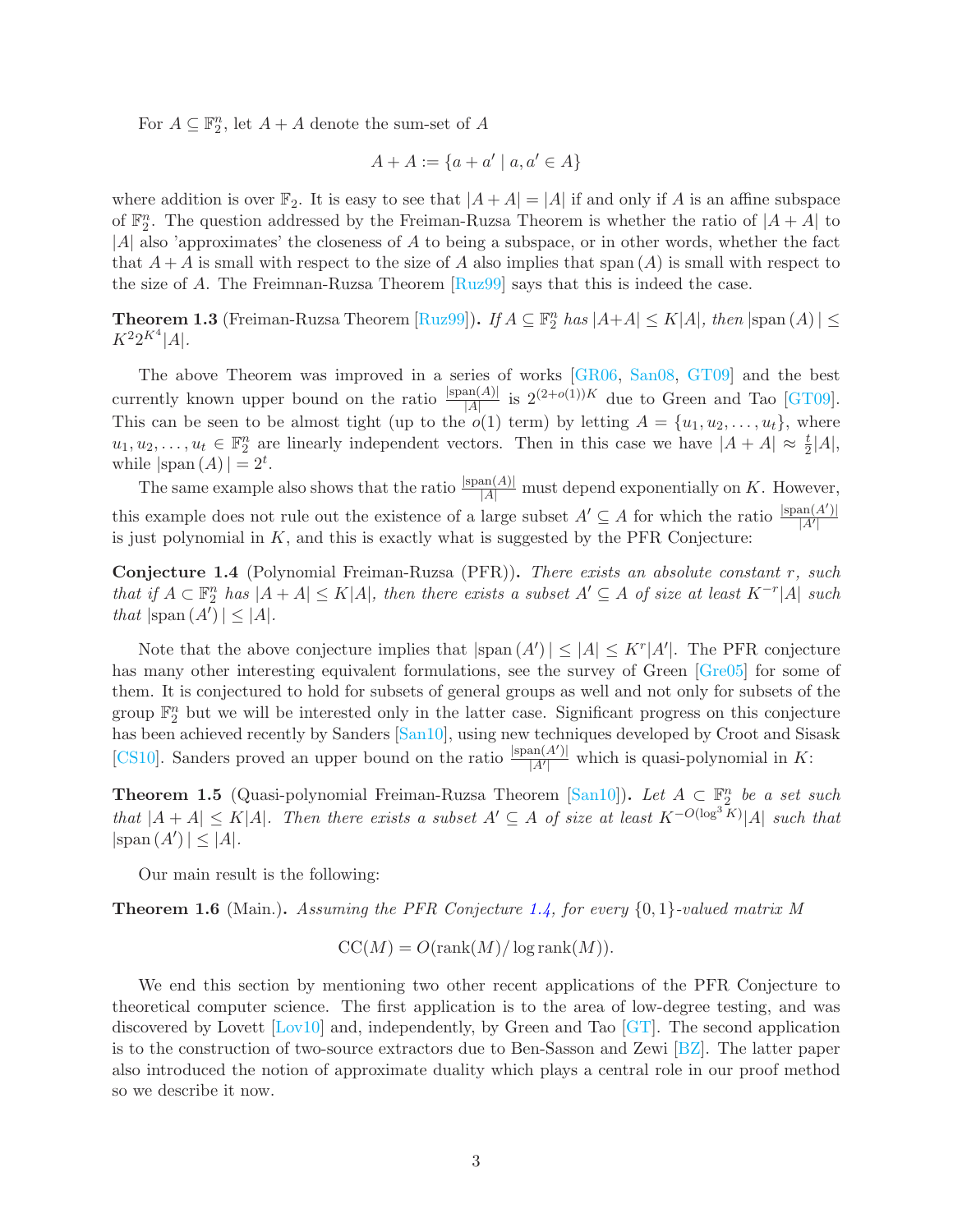#### 1.3 Approximate duality

Our main technical contribution is improved bounds on approximate duality, assuming the PFR conjecture. These new bounds lie at the heart of our proof of the Main Theorem [1.6.](#page-2-1)

The notion of approximate duality was first introduced in [\[BZ\]](#page-12-12). For  $A, B \subseteq \mathbb{F}_2^n$ , we define the *duality measure* of A, B in [\(1\)](#page-3-0) as an estimate of how 'close' this pair is to being dual

<span id="page-3-0"></span>
$$
D(A, B) := \left| \mathbb{E}_{a \in A, b \in B} \left[ (-1)^{\langle a, b \rangle_2} \right] \right|,
$$
\n(1)

where  $\langle a, b \rangle$ <sub>2</sub> denotes the binary inner-product of a, b over  $\mathbb{F}_2$ , defined by  $\langle a, b \rangle_2 = \sum_{i=1}^n a_i \cdot b_i$  where all arithmetic operations are in  $\mathbb{F}_2$ .

*Remark* 1.7*.* The duality measure can be alternatively defined as the discrepancy of the inner product function on the rectangle  $A \times B$  (up to a normalization factor of  $\frac{2^n}{|A||p|}$  $\frac{2^n}{|A||B|}$ ). Nevertheless we chose to use the term 'duality measure' instead of 'discrepancy' because of the algebraic context in which we use it, as explained below.

It can be verified that if  $D(A, B) = 1$  then A is contained in an affine shift of  $B^{\perp}$  which is the space dual to the linear  $\mathbb{F}_2$ -span of B. The question is what can be said about the structure of  $A, B$  when  $D(A, B)$  is sufficiently large, but strictly smaller than 1. The following theorem from [\[BZ\]](#page-12-12) says that if the duality measure is a constant very close to 1 (though strictly smaller than 1) then there exist relatively large subsets  $A' \subseteq A$ ,  $B' \subseteq B$ , such that  $D(A', B') = 1$ .

**Theorem 1.8** (Approximate duality for nearly-dual sets,  $[{\rm BZ}]$ ). For every  $\delta > 0$  there exists a *constant*  $\epsilon > 0$  *that depends only on*  $\delta$ *, such that if*  $A, B \subseteq \mathbb{F}_2^n$  *satisfy*  $D(A, B) \geq 1 - \epsilon$ *, then there exist subsets*  $A' \subseteq A$ ,  $|A'| \geq \frac{1}{4}|A|$  *and*  $B' \subseteq B$ ,  $|B'| \geq 2^{-\delta n}|B|$ *, such that*  $D(A', B') = 1$ *.* 

It is conjectured that a similar result holds also when the duality measure is relatively small, and in particular when it tends to zero as  $n$  goes to infinity. Furthermore, the following theorem from [\[BZ\]](#page-12-12) gives support to this conjecture, by showing that such bounds indeed follow from the PFR conjecture.

<span id="page-3-2"></span>Theorem 1.9 (Approximate duality assuming PFR, [\[BZ\]](#page-12-12)). *Assuming the PFR Conjecture [1.4,](#page-2-0) for every pair of constants*  $\alpha, \delta > 0$  *there exists a constant*  $\zeta > 0$ *, depending only on*  $\alpha$  *and*  $\delta$ *, such that the following holds.* If  $A, B \subseteq \mathbb{F}_2^n$  satisfy  $|A|, |B| > 2^{\alpha n}$  and  $D(A, B) \geq 2^{-\zeta n}$ , then there exist  $subsets A' \subseteq A, |A'| \geq 2^{-\delta n} |A| \text{ and } B' \subseteq B, |B'| \geq 2^{-\delta n} |B| \text{ such that } D(A', B') = 1.$ 

<span id="page-3-1"></span>Our main technical contribution is an improved bound on approximate duality assuming the PFR conjecture.

**Lemma 1.10** (Main technical lemma). Suppose that  $A, B \subseteq \mathbb{F}_2^n$  satisfy  $D(A, B) \geq 2^{-\sqrt{n}}$ . *Then assuming the PFR conjecture [1.4,](#page-2-0) there exist subsets* A′ , B′ *of* A, B *respectively such that*  $D(A', B') = 1$ , and  $|A'| \geq 2^{-cn/\log n} |A|$ ,  $|B'| \geq 2^{-cn/\log n} |B|$  for some absolute constant c.

*Remark* 1.11. The bound on min  $\left\{ \frac{|A'|}{|A|}, \frac{|B'|}{|B|} \right\}$  $\}$  — which in the lemma above is  $2^{-cn/\log n}$  — cannot be improved beyond  $2^{-O(\sqrt{n})}$  even if we assume  $D(A, B) > 0.99$ . To see this take  $A = B = {n \choose a}$  $\binom{n}{c'\sqrt{n}}$  to be the set of all  $\{0,1\}$ -vectors with exactly  $c'\sqrt{n}$  ones, where c' is a sufficiently small positive constant that guarantees  $D(A, B) \ge 0.99$ . It can be verified that if  $A' \subset A, B' \subset B$  satisfy  $D(A', B') = 1$ then the smaller set is of size  $2^{-\Omega(\sqrt{n})} \cdot |A|$ .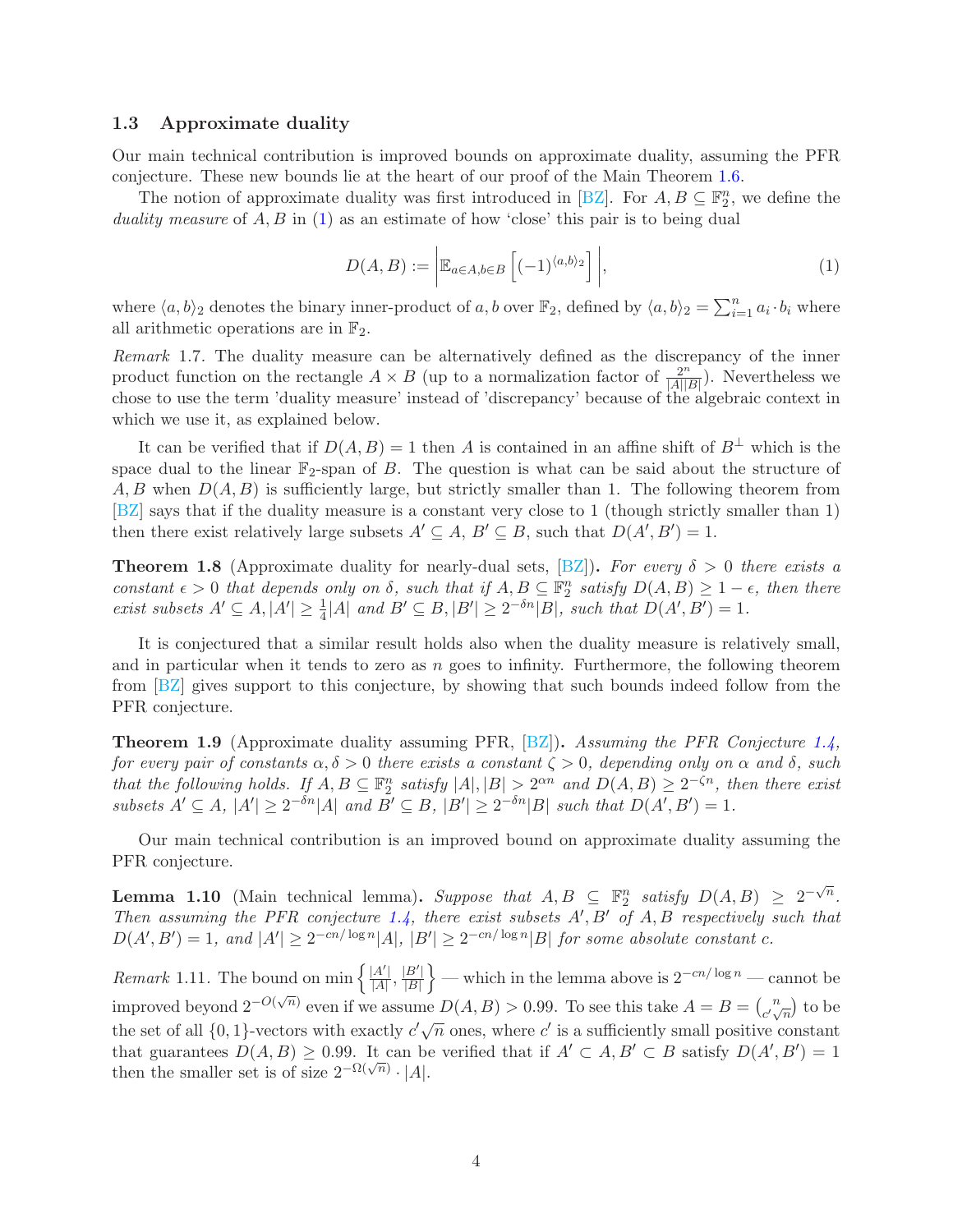The proof of Lemma [1.10](#page-3-1) appears in Section [2.](#page-5-0) Note that this lemma improves on Theorem [1.9](#page-3-2) in two ways. First, in the lemma the ratios  $|A'|/|A|, |B'|/|B|$  are bounded from below by  $2^{-cn/\log n}$ , whereas in Theorem [1.9](#page-3-2) we only get a smaller bound of the form  $2^{-\delta n}$  for some constant  $\delta > 0$ . Note however that this improvement comes with a requirement that the duality measure  $D(A, B)$ is larger — in the above lemma we require that it is at least  $2^{-\sqrt{n}}$  while in Theorem [1.9](#page-3-2) we only require it to be at least  $2^{-\zeta n} \ll 2^{-\sqrt{n}}$ . We note however that the bound  $D(A, B) \ge 2^{-\sqrt{n}}$  can be replaced by  $D(A, B) \geq \exp(-n^{1-\epsilon})$  for any  $\epsilon > 0$  at the price of a larger constant  $c = c(\epsilon)$ . The second improvement is that the parameters in the lemma do not depend on the sizes of the sets A and B whereas in Theorem [1.9](#page-3-2) they do depend on  $|A|, |B|$ .

These two improvements are precisely what enables us to prove the new upper bound of  $O(\text{rank}(M)/\log \text{rank}(M))$  on the communication complexity of  $\{0, 1\}$ -valued matrices assuming the PFR conjecture, and we go on to sketch our proof method next.

#### 1.4 Proof overview

First we show how our Main Theorem [1.6](#page-2-1) is deduced from the improved bounds on approximate duality in Lemma [1.10.](#page-3-1) Then we give an overview of the proof of Lemma [1.10](#page-3-1) itself.

From approximate duality to communication complexity upper bounds. We follow the approach of Nisan and Wigderson from [\[NW95\]](#page--1-1). Let the *size* of a matrix M be the number of entries in it and if M is  $\{0,1\}$ -valued let  $\delta(M)$  denote its *(normalized) discrepancy*, defined as the absolute value of the difference between the fraction of zero-entries and one-entries in  $M$ . Informally, discrepancy measures how "unbalanced" is M, with  $\delta(M) = 1$  when M is *monochromatic* — all entries have the same value — and  $\delta(M) = 0$  when M is completely balanced.

Returning to the work of [\[NW95\]](#page--1-1), they observed that to prove the log-rank conjecture it suffices to show that a  $\{0,1\}$ -valued matrix M of rank r always contains a monochromatic sub-matrix of size  $|M|/q$ .poly $(r)$  where q.poly $(r) = r^{\log^{O(1)} r}$  means quasi-polynomial in r. Additionally, they used spectral techniques (i.e., arguing about the eigenvectors and eigenvalues of  $M$ ) to show that any  $\{0,1\}$ -valued matrix M of rank r contains a relatively large submatrix  $M'$  — of size at least  $|M|/r^{3/2}$  — that is somewhat biased — its discrepancy is at least  $1/r^{3/2}$ . We show, using tools from additive combinatorics, that  $M'$  in fact contains a pretty large monochromatic submatrix (though not large enough to deduce the log-rank conjecture).

To this end we start by working over the two-element field  $\mathbb{F}_2$ . This seems a bit counterintuitive because the log-rank conjecture is false over  $\mathbb{F}_2$ . The canonical counterexample is the inner product function  $IP(x, y) = \langle x, y \rangle_2$  — It is well-known (see e.g. [\[KN97\]](#page-12-0)[Chapters 1.3., 2.5.]) that  $\text{rank}_{\mathbb{F}_2}(M_{IP}) = n$  while  $\text{CC}(IP) = n$ . However, rather than studying M over  $\mathbb{F}_2$  we focus on the biased submatrix  $M'$  and things change dramatically. (As a sanity-check notice that  $M_{IP}$  does not contain large biased submatrices and this does not contradict the work of [\[NW95\]](#page--1-1) because the rank of  $M_{IP}$  over the reals is  $2^n - 1$ .)

Thus, our starting point is a large submatrix  $M'$  that has large discrepancy. It is well-known that  $\text{rank}_{\mathbb{F}_2}(M') \leq \text{rank}(M') \leq r$  and that this implies M' can be written as  $M' = A^{\perp} \cdot B$ where  $A, B$  are matrices whose columns are vectors in  $\mathbb{F}_2^r$ . Viewing each of  $A, B$  as the set of its columns, we have in hand two sets that have a large duality measure as defined in [\(1\)](#page-3-0), namely,  $D(A, B) = \delta(M') \ge 1/r^{3/2}$ . This is setting in which we apply our Main Technical Lemma [1.10](#page-3-1) and deduce that A, B contain relatively large subsets  $A', B'$  with  $D(A', B') = 1$ . One can now verify that the submatrix of M' whose rows and columns are indexed by  $A', B'$  respectively is indeed monochromatic, as needed. We point out that to get our bounds we need to be able to find monochromatic submatrices of  $M'$  even when  $M'$  is both small and skewed (i.e., has many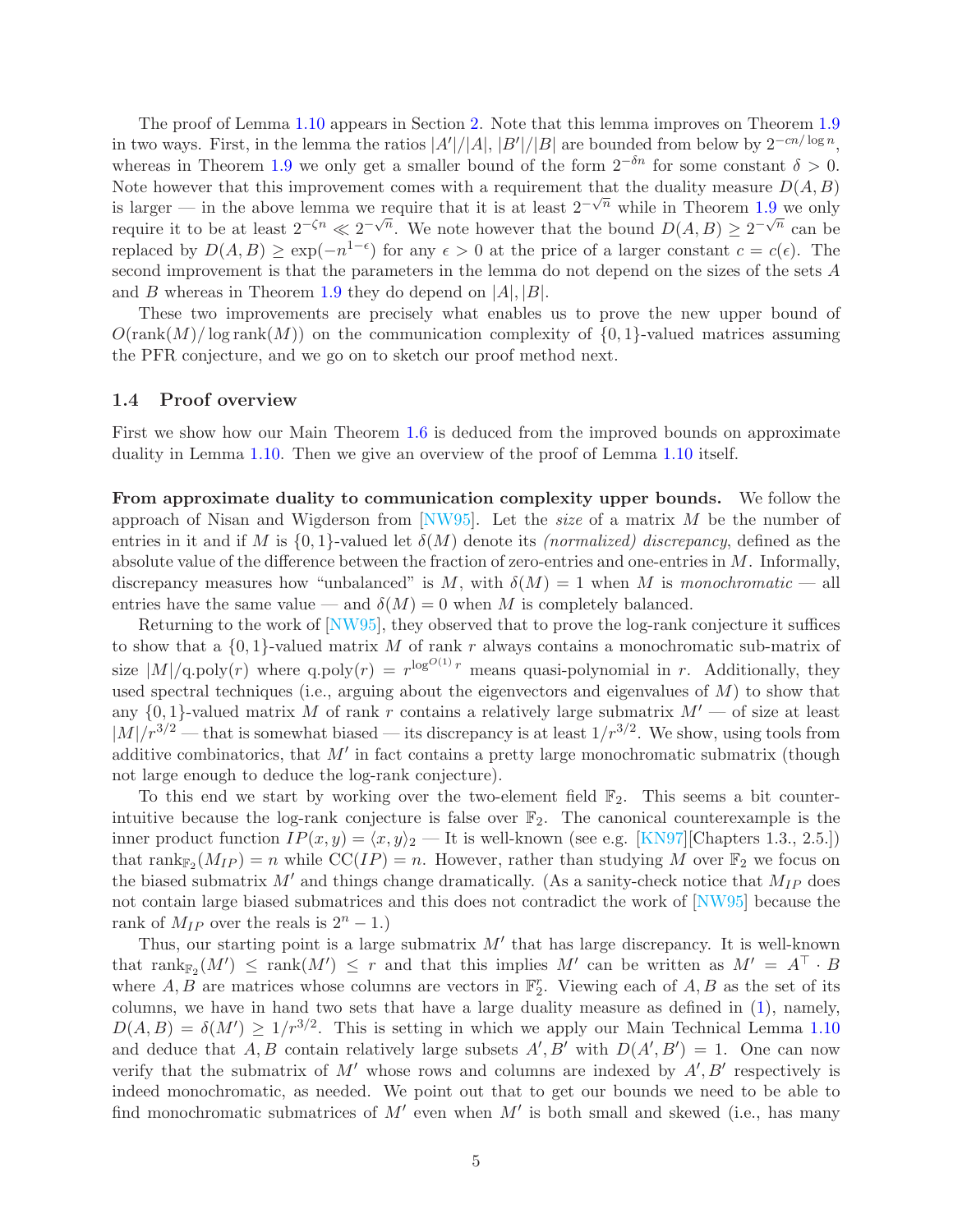more columns than rows or vice versa). Fortunately, Lemma [1.10](#page-3-1) is robust enough to use in such settings.

Improved bounds on approximate duality assuming PFR. We briefly sketch the proof of our Main Technical Lemma [1.10.](#page-3-1) We use the *spectrum* of a set as defined in [\[TV06,](#page--1-5) Chapter 4]:

<span id="page-5-2"></span>**Definition 1.12** (Spectrum). For a set  $B \subseteq \mathbb{F}_2^n$  and  $\alpha \in [0,1]$  let the  $\alpha$ -spectrum of B be the set

$$
\operatorname{Spec}_{\alpha}(B) := \{ x \in \mathbb{F}_2^n \mid \, \mid \mathbb{E}_{b \in B} \left[ (-1)^{\langle x, b \rangle_2} \right] \mid \ge \alpha \}. \tag{2}
$$

Notice that  $A \subseteq \text{Spec}_{\epsilon}(B)$  implies  $D(A, B) \ge \epsilon$  (cf. [\(1\)](#page-3-0)). In the other direction, Markov's inequality can be used to deduce that  $D(A, B) \geq \epsilon$  implies the existence of  $A' \subseteq A$  of relatively large size  $-|A'|\geq \frac{\epsilon}{2}|A|$  — such that  $A'\subseteq \text{Spec}_{\epsilon/2}(B)$ . To prove our lemma we start with  $A_1=A'$ and establish a sequence of sets

$$
A_2 \subseteq A_1 + A_1, \quad A_3 \subseteq A_2 + A_2, \dots
$$

such that  $A_i \subseteq \text{Spec}_{\epsilon_i}(B)$  for all i. This holds by construction for  $A_1$  with  $\epsilon_1 = \epsilon/2$ , and we show that it is maintained throughout the sequence for increasingly smaller values of  $\epsilon_i$  (we shall use  $\epsilon_i = \epsilon_{i-1}^2$ .

Moving our problem from the field of real numbers to the two-element field  $\mathbb{F}_2$  now pays off. Each  $A_i$  is of size at most  $2^n$  so there must be an index  $i \leq n/\log K$  for which  $|A_{i+1}| \leq K|A_i|$ , let t be the minimal such index. We use the PFR conjecture together with the Balog–Szemerédi–Gowers Theorem [2.2](#page-6-0) from additive combinatorics to show that our assumption that  $|A_{t+1}| \leq K |A_t|$  implies that a large subset  $A''_t$  of  $A_t$  has small span (over  $\mathbb{F}_2$ ).

We now have in hand a set  $A''_t$  which is a relatively large fraction of its span and additionally satisfies  $D(A''_t, B) \geq \epsilon_t$  because by construction  $A''_t \subseteq \text{Spec}_{\epsilon_t}(B)$ . We use an approximate duality claim from [\[BZ\]](#page-12-12) (Lemma [2.3\)](#page-6-1) which applies when one of the sets is a large fraction of its span (in our case the set which is a large fraction of its span is  $A''_t$ ). This claim says that  $A''_t$  and B each contain relatively large subsets  $A'_t$ ,  $B'_t$  satisfying  $D(A'_t, B'_t) = 1$ . Finally, recalling  $A'_t$  is a (carefully chosen) subset of  $A_{t-1} + A_{t-1}$ , we argue that  $A_{t-1}$  contains a relatively large subset  $A'_{t-1}$  that is "dual" to a large subset  $B'_{t-1}$  of  $B'_{t}$ , where by "dual" we mean  $D(A'_{t-1}, B'_{t-1}) = 1$  (in other words  $A'_{t-1}$  is contained in an affine shift of the space dual to span  $(B'_{t-1})$ ). We continue in this manner to find pairs of "dual" subsets for  $t - 2, t - 3, \ldots, 1$  at which point we have found a pair of "dual" subsets of A, B that have relatively large size, thereby completing the proof.

Paper organization. The next section contains the proof of the Main Technical Lemma [1.10.](#page-3-1) The proof of Main Theorem [1.6](#page-2-1) given the Main Technical Lemma [1.10](#page-3-1) appears in Section [3.](#page-9-0)

### <span id="page-5-0"></span>2 Improved bounds on approximate duality assuming PFR

<span id="page-5-1"></span>In this section we prove our Main Technical Lemma [1.10](#page-3-1) by proving the following more general version of it.

**Lemma 2.1** (Main technical lemma, general form). Suppose that  $A, B \subseteq \{0, 1\}^n$  satisfy  $D(A, B) \ge$  $\epsilon$ . Then assuming the PFR Conjecture [1.4,](#page-2-0) for every  $K \geq 1$  and  $t = n/\log K$ , there exist subsets  $A', B'$  of  $A, B$  respectively such that  $D(A', B') = 1$ , and

$$
|A'| \ge \text{poly}\bigg(\frac{(\epsilon/2)^{2^t}}{nK}\bigg)(4n)^{-t}|A|, \qquad |B'| \ge \text{poly}\bigg(\frac{(\epsilon/2)^{2^t}}{nK}\bigg)2^{-t}|B|.
$$
 (3)

<span id="page-5-3"></span> $\frac{\mathrm{g}\,n}{4},\,\epsilon=2^{-\sqrt{n}}.$ *Proof of Lemma [1.10.](#page-3-1)* Follows from Lemma [2.1](#page-5-1) by setting  $K = 2^{4n/\log n}$ ,  $t = \frac{\log n}{4}$  $\Box$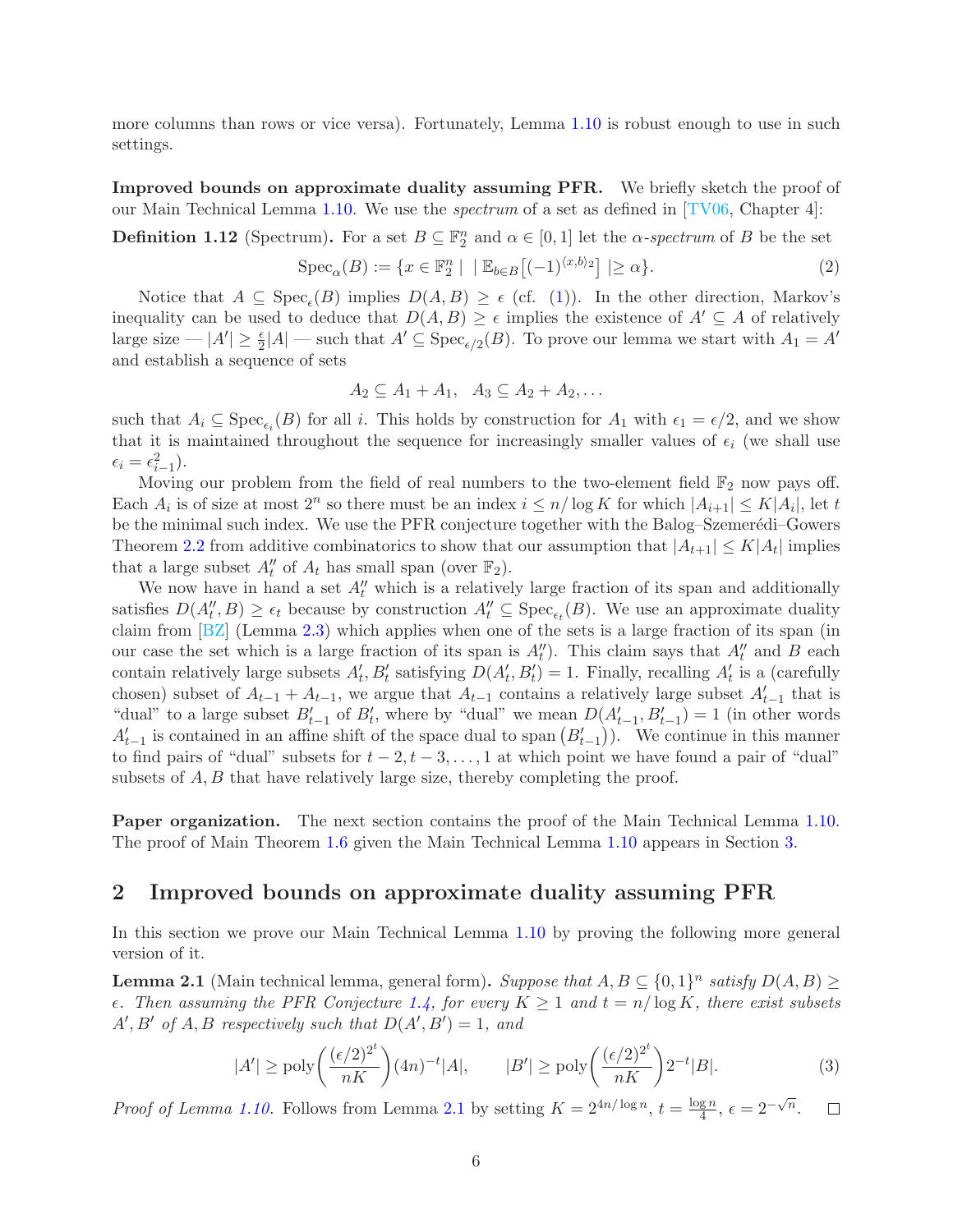Additive combinatorics preliminaries In what follows all arithmetic operations are taken over  $\mathbb{F}_2$ . For the proof of Lemma [2.1](#page-5-1) we need two other theorems from additive combinatorics. The first is the well-known Balog–Szemerédi–Gowers Theorem of  $[BS94, Gow98]$  $[BS94, Gow98]$ .

<span id="page-6-0"></span>**Theorem 2.2** (Balog–Szemerédi–Gowers). *There exist fixed polynomials*  $f(x, y)$ *,*  $g(x, y)$  *such that the following holds for every subset* A *of an abelian additive group.* If A *satisfies*  $Pr_{a,a'\in A}[a+a'\in A]$  $|S| \geq 1/K$  for  $|S| \leq C|A|$ , then one can find a subset  $A' \subseteq A$  such that  $|A'| \geq |A|/f(K, C)$ , and  $|A' + A'| \le g(K, C)|A|.$ 

<span id="page-6-1"></span>The second is a lemma from [\[BZ\]](#page-12-12) which can be seen as an approximate duality statement which applies when one of the sets has small span:

**Lemma 2.3** (Approximate-duality for sets with small span, [\[BZ\]](#page-12-12)). *If*  $D(A, B) \geq \epsilon$ *, then there exist subsets*  $A' \subseteq A, B' \subseteq B, |A'| \geq \frac{\epsilon}{4}|A|, |B'| \geq \frac{\epsilon^2}{4}$  $rac{1}{4}$   $\frac{|A|}{|\text{span}($  $\frac{|A|}{|\text{span}(A)|}|B|$ *, such that*  $D(A', B') = 1$ *. If*  $A \subseteq \text{Spec}_{\epsilon}(B)$  then we have  $|A'| \geq |A|/2$  and  $|B'| \geq \epsilon^2 \frac{|A|}{|\text{span}(A)|}$  $\frac{|A|}{|\text{span}(A)|} |B|$  *in the statement above.* 

Recall the definition of the spectrum given in [\(2\)](#page-5-2):

$$
Spec_{\alpha}(B) := \{ x \in \mathbb{F}_2^n \mid \, | \, \mathbb{E}_{b \in B} \big[ (-1)^{\langle x, b \rangle_2} \big] \ge \alpha \}.
$$

Finally, for  $S \subset \mathbb{F}_2^n$  and  $x \in \mathbb{F}_2^n$  let  $\text{rep}_S(x)$  be the number of different representations of x as an element of the form  $s + s'$  where  $s, s' \in S$ . rep<sub>S</sub> $(x)$  can also be written, up to a normalization factor, as  $1_S * 1_S(x)$  where  $1_S$  is the indicating function of the set S and  $*$  denotes convolution.

**Proof overview** We construct a decreasing sequence of constants

$$
\epsilon_1=\epsilon/2, \epsilon_2=\epsilon_1^2/2, \epsilon_3=\epsilon_2^2/2, \ldots
$$

and a sequence of sets

$$
A_1 := A \cap \operatorname{Spec}_{\epsilon_1}(B), \quad A_2 \subseteq (A_1 + A_1) \cap \operatorname{Spec}_{\epsilon_2}(B), \quad A_3 \subseteq (A_2 + A_2) \cap \operatorname{Spec}_{\epsilon_3}(B), \dots
$$

Since each of the sets in the sequence is of size at most  $2^n$  there must be an index  $i \leq n/\log K$  for which

<span id="page-6-2"></span>
$$
|A_{i+1}| \le K|A_i| \tag{4}
$$

and let t be the minimal such index. The PFR Conjecture  $1.4$  together with the Balog–Szemerédi– Gowers Theorem [2.2](#page-6-0) will be used to deduce from [\(4\)](#page-6-2) that a large subset  $A''_t$  of  $A_t$  has small span. Applying Lemma [2.3](#page-6-1) to the sets  $A''_t$  and B implies the existence of large subsets  $A'_t \subseteq A_t$  and  $B'_t \subseteq B$  such that  $D(A'_t, B'_t) = 1$ . Finally we argue inductively for  $i = t - 1, t - 2, \ldots, 1$  that there exist large subsets  $A'_i \subseteq A_i$  and  $B'_i \subseteq B$  such that  $D(A'_i, B'_i) = 1$ . The desired conclusion will follow from the  $i = 1$  case. To be able to "pull back" and construct a pair of large sets  $A'_{i-1}, B'_{i-1}$  from the pair  $A'_{i}, B'_{i}$  we make sure every element in  $A_{i}$  is the sum of roughly the same number of pairs in  $A_{i-1} \times A_{i-1}$ .

The sequence of sets Let  $\epsilon_1 := \epsilon/2$ ,  $A_1 := A \cap \text{Spec}_{\epsilon_1}(B)$ . Assuming  $A_{i-1}, \epsilon_{i-1}$  have been defined set  $\epsilon_i = \epsilon_{i-1}^2/2$  and let  $j_i \in \{0, \ldots, n-1\}$  be an integer index which maximizes the size of

$$
\left\{(a, a') \in A_{i-1} \mid a + a' \in \text{Spec}_{\epsilon_i}(B) \text{ and } 2^{j_i} \le \text{rep}_{A_{i-1}}(a + a') \le 2^{j_i+1}\right\}.
$$
 (5)

<span id="page-6-4"></span><span id="page-6-3"></span>and set

$$
A_i := \{ a + a' : a, a' \in A_{i-1}, a + a' \in \text{Spec}_{\epsilon_i}(B) \text{ and } 2^{j_i} \le \text{rep}_{A_{i-1}}(a + a') \le 2^{j_i+1} \}. \tag{6}
$$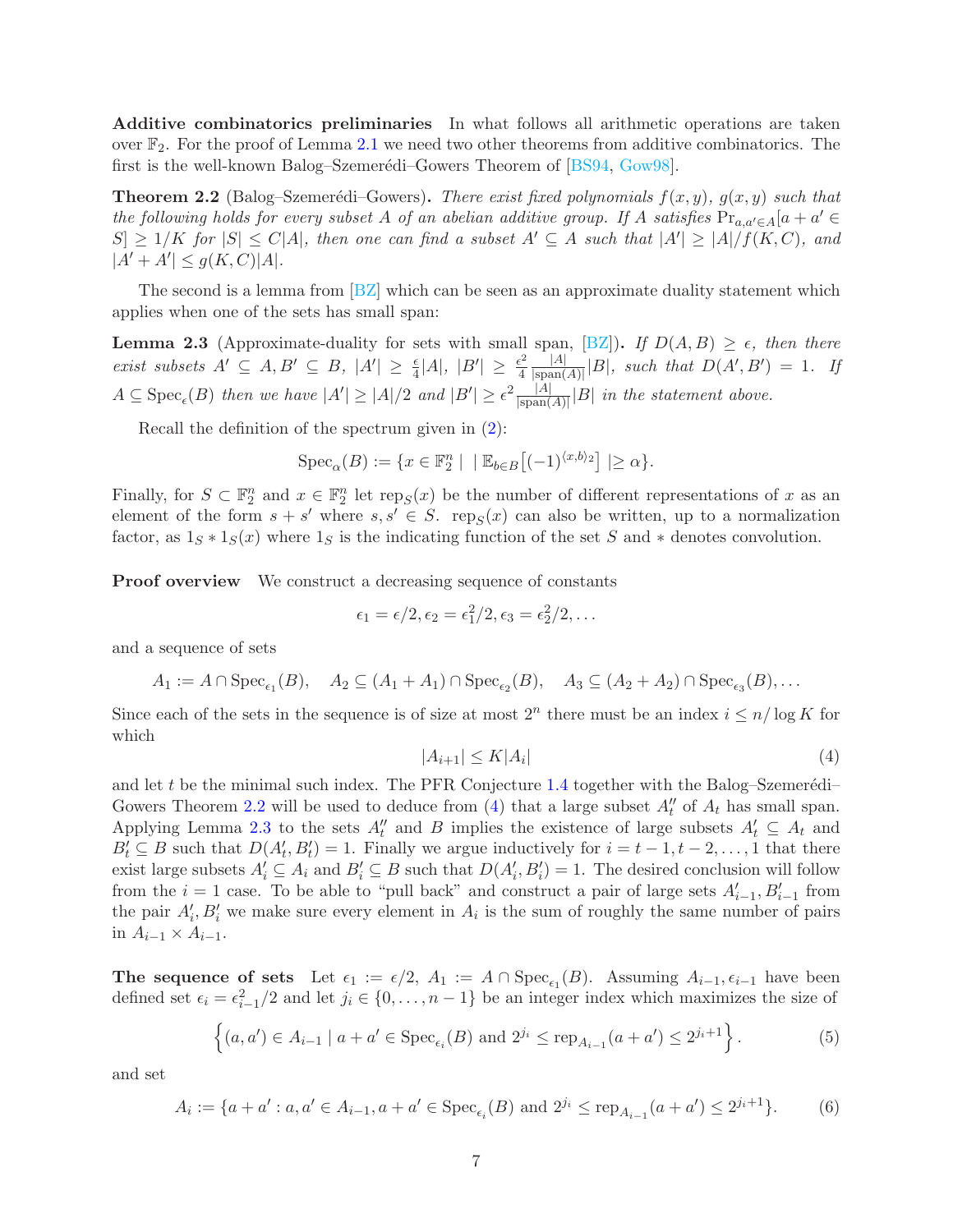**Claim 2.4.** For  $i = 1$  we have  $|A_1| \geq (\epsilon/2)|A|$ . For  $i > 1$  we have

<span id="page-7-0"></span>
$$
\Pr_{a,a' \in A_{i-1}}[a+a' \in A_i] \ge \epsilon_i/n \tag{7}
$$

*and additionally*

$$
|A_i| \ge \frac{\epsilon_i}{2^{j_i+1}n} |A_{i-1}|^2. \tag{8}
$$

*Proof.* The case of  $i = 1$  follows directly from Markov's inequality. For larger i we argue that

<span id="page-7-1"></span>
$$
\Pr_{a,a' \in A_{i-1}}[a + a' \in \text{Spec}_{\epsilon_i}(B)] \ge \epsilon_i.
$$

To see this use Cauchy-Schwarz to get

$$
\mathbb{E}_{a,a'\in A_{i-1}}|\mathbb{E}_{b\in B}(-1)^{\langle a+a',b\rangle}| = E_{b\in B}(\mathbb{E}_{a\in A_{i-1}}[(-1)^{\langle a,b\rangle}])^2 \geq (\mathbb{E}_{a\in A_{i-1},b\in B}[(-1)^{\langle a,b\rangle}])^2 = \epsilon_{i-1}^2
$$

and apply Markov's inequality to deduce that an  $\epsilon_i$ -fraction of  $(a, a') \in A_{i-1} \times A_{i-1}$  sum to an element of Spec<sub> $\epsilon_i(B)$ </sub>. Selecting  $j_i$  to maximize [\(5\)](#page-6-3) yields inequality [\(7\)](#page-7-0). Since every element  $x \in A_i$ can be represented as  $x = a + a'$  with  $a, a' \in A_{i-1}$  in at most  $2^{j_i+1}$  different ways we deduce [\(8\)](#page-7-1) from [\(7\)](#page-7-0) and complete the proof.

<span id="page-7-3"></span>**The inductive claim** Let t be the minimal index such that  $|A_{t+1}| \leq K |A_t|$  and note that  $t \leq n/\log K$  because all sets  $A_i$  are contained in  $\mathbb{F}_2^n$ . We shall prove the following claim by backward induction.

Claim 2.5 (Inductive claim). *For*  $i = t, t - 1, \ldots, 1$  *there exist subsets* 

$$
A'_i \subseteq A_i, \quad B'_i \subseteq B_i
$$

such that  $D(A'_i, B'_i) = 1$  and  $A'_i, B'_i$  are not too small:

$$
|A'_i| \ge \text{poly}\bigg(\frac{\epsilon_{t+1}}{nK}\bigg) (4n)^{-(t-i)} \bigg(\prod_{\ell=i}^t \epsilon_{\ell+1}\bigg) |A_i|, \qquad |B'_i| \ge \text{poly}\bigg(\frac{\epsilon_{t+1}}{nK}\bigg) 2^{-(t-i)} |B|
$$

We split the proof of the claim to two parts. The base case (Proposition [2.6\)](#page-7-2) is proved using the tools from additive combinatorics listed in the beginning of this section. The inductive step is proved in Proposition [2.7](#page-8-0) using a graph construction. Before proving Claim [2.5](#page-7-3) we show how it implies Lemma [2.1.](#page-5-1)

*Proof of Main Technical Lemma [2.1.](#page-5-1)* Set  $i = 1$  in Claim [2.5](#page-7-3) above. Recall that  $\epsilon_{i+1} = \epsilon_i^2/2$  for all  $i$ , so

$$
\epsilon_{\ell+1} = \epsilon^{2^{\ell}}/2^{2^{\ell}-1} \ge (\epsilon/2)^{2^{\ell}}.
$$

Thus we have  $\epsilon_{t+1} \geq (\epsilon/2)^{2^t}$  and  $\prod_{\ell=1}^t \epsilon_{\ell+1} \geq (\epsilon/2)^{2^{t+1}}$ . This gives the bounds on A', B' stated in [\(3\)](#page-5-3).  $\Box$ 

<span id="page-7-2"></span>**Proposition 2.6** (Base case of Claim [2.5](#page-7-3)  $(i = t)$ ). *There exist subsets*  $A'_t \subseteq A_t$ ,  $B'_t \subseteq B_t$  *such that*  $D(A'_t, B'_t) = 1$  and  $A'_t, B'_t$  are not too small:

$$
|A'_t| \ge \text{poly}\bigg(\frac{\epsilon_{t+1}}{nK}\bigg)|A_t|, \qquad |B'_t| \ge \text{poly}\bigg(\frac{\epsilon_{t+1}}{nK}\bigg)|B|.
$$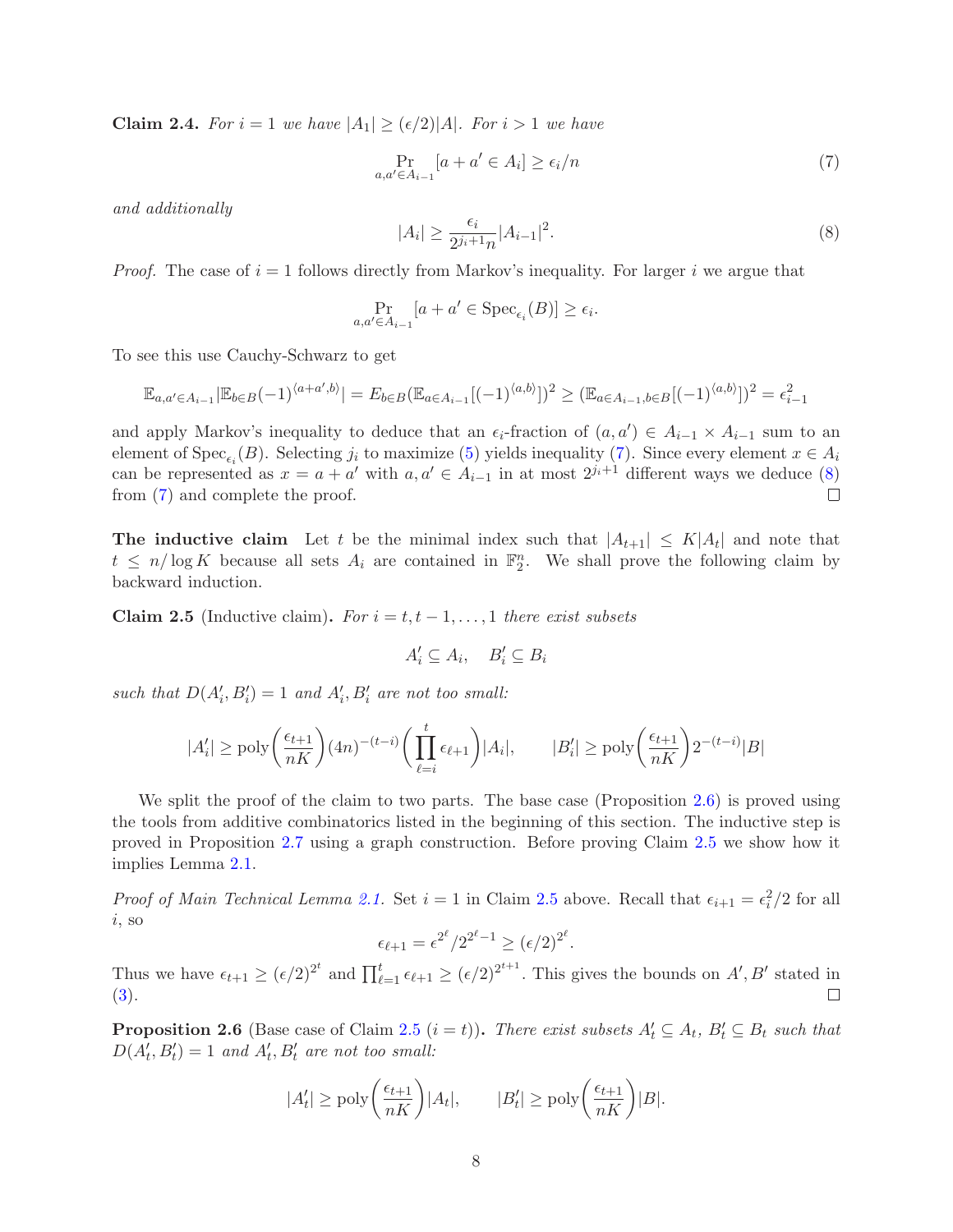*Proof.* By assumption  $|A_{t+1}| \leq K |A_t|$  and  $Pr_{a,a' \in A_t}[a + a' \in A_{t+1}] \geq \epsilon_{t+1}/n$  by [\(8\)](#page-7-1). Hence we can apply the Balog–Szemerédi–Gowers Theorem (Theorem [2.2\)](#page-6-0) to the set  $A_t$  to obtain a subset  $\tilde{A}_t \subseteq A_t$  such that

$$
|\tilde{A}_t| \ge \text{poly}\bigg(\frac{\epsilon_{t+1}}{nK}\bigg)|A_t|,
$$

and

$$
|\tilde{A}_t + \tilde{A}_t| \le \text{poly}\left(\frac{nK}{\epsilon_{t+1}}\right)|A_t| = \text{poly}\left(\frac{nK}{\epsilon_{t+1}}\right)|\tilde{A}_t|.
$$

Now we can apply the PFR Conjecture [1.4](#page-2-0) to the set  $\tilde{A}_t$  which gives a subset  $A''_t \subseteq \tilde{A}_t$  such that

$$
|A_t''| \ge \text{poly}\bigg(\frac{\epsilon_{t+1}}{nK}\bigg) |\tilde{A}_t| = \text{poly}\bigg(\frac{\epsilon_{t+1}}{nK}\bigg) |A_t|,
$$

and

$$
|\text{span}(A_t'')| \leq |\tilde{A}_t| = \text{poly}\left(\frac{nK}{\epsilon_{t+1}}\right)|A_t''|.
$$

Recall that  $A''_t \subseteq \text{Spec}_{\epsilon_t}(B)$ , and in particular  $D(A''_t, B) \ge \epsilon_t$ . Applying Lemma [2.3](#page-6-1) to the sets  $A''_t$  and B we conclude that there exist subsets  $A'_t \subseteq A''_t$ ,  $B' \subseteq B$  such that  $D(A'_t, B') = 1$ , and which satisfy  $|A'_t| \geq \frac{1}{2}|A''_t|$  and

$$
|B'_t| \ge \epsilon_t^2 \frac{|A''_t|}{|\text{span}(A''_t)|} |B| = \text{poly}\left(\frac{\epsilon_{t+1}}{nK}\right)|B|.
$$

<span id="page-8-0"></span>This completes the proof of the base case.

**Proposition 2.7** (Inductive step of Claim [2.5\)](#page-7-3). For every  $i = t - 1, \ldots, 1$  there exist subsets  $A'_i \subseteq A_i$ ,  $B'_i \subseteq B_i$  such that  $D(A'_i, B'_i) = 1$  and  $A'_i, B'_i$  are not too small:

$$
|A'_i| \ge \text{poly}\bigg(\frac{\epsilon_{t+1}}{nK}\bigg) (4n)^{-(t-i)} \bigg(\prod_{\ell=i}^t \epsilon_{\ell+1}\bigg) |A_i|, \qquad |B'_i| \ge \text{poly}\bigg(\frac{\epsilon_{t+1}}{nK}\bigg) 2^{-(t-i)} |B|.
$$

*Proof.* Suppose that the claim is true for i argue it holds for index  $i - 1$ . Let  $G = (A_{i-1}, E)$  be the graph whose vertices are the elements in  $A_{i-1}$ , and  $(a, a')$  is an edge if  $a + a' \in A'$ . We bound the number of edges in this graph from below. Recall from [\(6\)](#page-6-4) that every  $a \in A'_{i}$  (where  $A'_{i} \subseteq A_{i}$ ) satisfies  $2^{j_i} \le \text{rep}_{A_{i-1}}(a) \le 2^{j_i+1}$ . Using this we get

 $|E| \geq 2^{j_i} \cdot |A'_i|$  $|\hspace{.1cm}$  (rep $\hspace{.1cm}$  (rep $\hspace{.1cm}$  $(x) \geq 2^{j_i}$  for all  $x \in A'_i$  $\geq 2^{j_i} \cdot \text{poly}\left(\frac{\epsilon_{t+1}}{nK}\right) (4n)^{-(t-i)} \left( \prod_{\ell=i}^t \epsilon_{\ell+1} \right) |A_i|$  (induction hypothesis)  $\geq 2^{j_i} \cdot \text{poly}\left(\frac{\epsilon_{t+1}}{nK}\right) (4n)^{-(t-i)} \left( \prod_{\ell=i}^t \epsilon_{\ell+1} \right) \frac{\epsilon_i}{2^{j_i+1}}$  $\frac{\epsilon_i}{2^{j_i+1}n}|A_{i-1}|^2$  (by [\(8\)](#page-7-1))  $= 2 \cdot \text{poly}\left(\frac{\epsilon_{t+1}}{nK}\right) (4n)^{-(t-(i-1))}\left(\prod_{\ell=i-1}^t \epsilon_{\ell+1}\right) |A_{i-1}|^2.$ 

Let  $M := poly\left(\frac{\epsilon_{t+1}}{nK}\right)(4n)^{-(t-(i-1))}\left(\prod_{\ell=i-1}^t \epsilon_{\ell+1}\right)$ . Since our graph has at least  $2M|A_{i-1}|^2$ edges and  $|A_{i-1}|$  vertices, it has a connected component with at least  $2M|A_{i-1}|$  vertices and denote by  $A''_{i-1}$  the set of vertices in it.

 $\Box$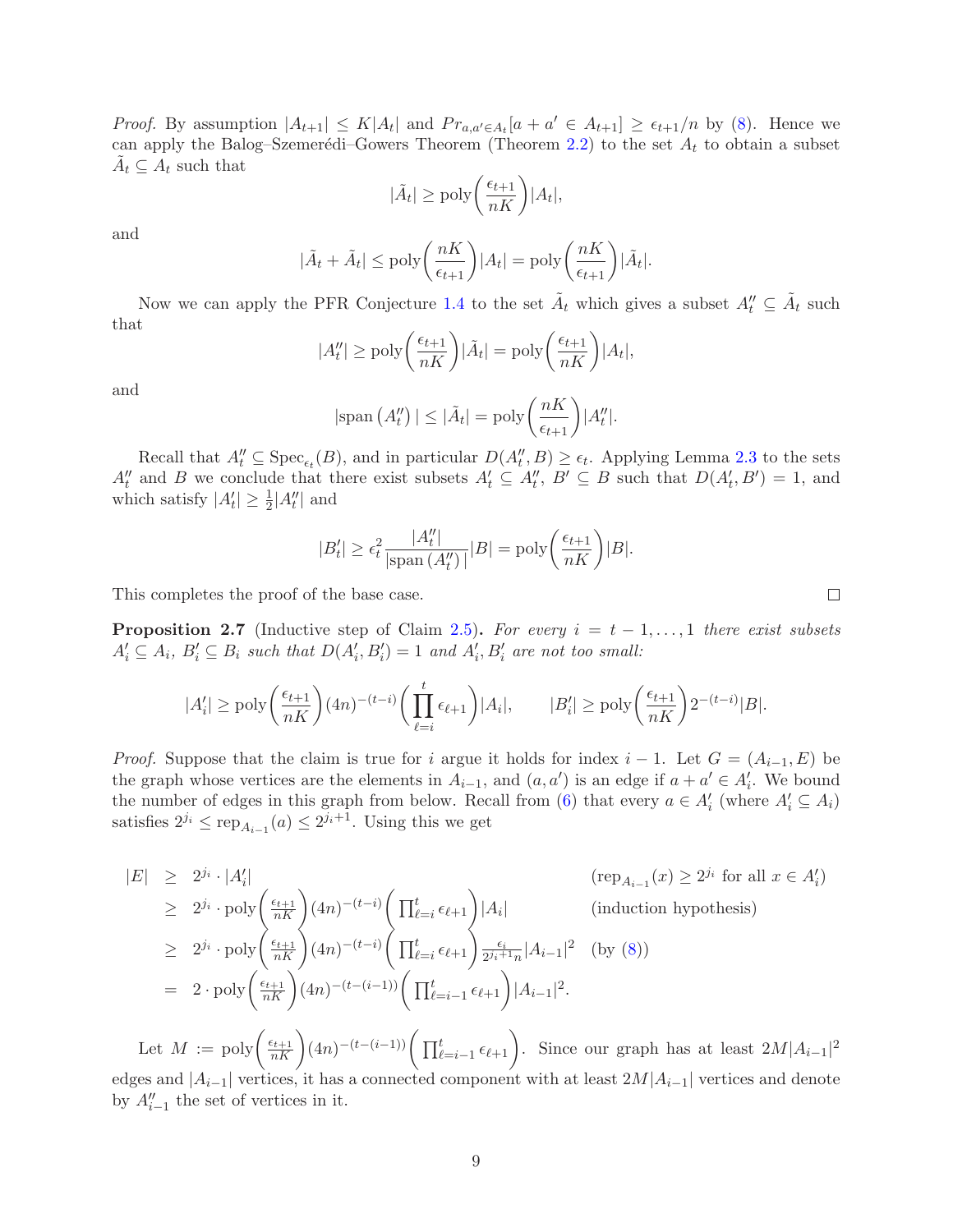Choose an arbitrary element a in  $A''_{i-1}$ . Partition  $B'_i$  into two sets  $B'_{i,0}$  and  $B'_{i,1}$  such that all elements in  $B'_{i,0}$  have inner product 0 with a, and all elements in  $B'_{i,1}$  have inner product 1 with a. Let  $B'_{i-1}$  be the larger of  $B'_{i,0}, B'_{i,1}$ , and note that  $|B'_{i-1}| \geq |B'_{i}|/2$ . Recall that our assumption was that  $D(A'_i, B'_i) = 1$ . Abusing notation, let  $\langle A'_i, B'_i \rangle_2$  denote the value of  $\langle a', b' \rangle_2$  for some  $a' \in A'_i, B'_i$ (the choice of a', b' doesn't matter because  $D(A'_i, B'_i) = 1$ ). Next we consider two cases — the case where  $\langle A'_i, B'_i \rangle_2 = 0$ , and the case where  $\langle A'_i, B'_i \rangle_2 = 1$ .

In the first case we have that for every  $a, a' \in A_{i-1}''$  which are neighbors in the graph,  $a + a' \in A_i'$ , and therefore  $\langle a + a', b \rangle_2 = 0$  for every  $b \in B'_{i-1}$ . This implies in turn that  $\langle a, b \rangle_2 = \langle a', b \rangle_2$  for all elements  $a, a' \in A''_{i-1}$  which are neighbors in the graph,  $b \in B'_{i-1}$ . Since  $A''_{i-1}$  induces a connected component, and due to our choice of  $B'_{i-1}$ , this implies that  $D(A''_{i-1}, B'_{i-1}) = 1$  so we set  $A'_{i-1} = A''_{i-1}.$ 

In the second case we have that  $\langle a + a', b \rangle_2 = 1$  for every  $a, a' \in A''_{i-1}$  which are neighbors in the graph,  $b \in B'_{i-1}$ . In particular this implies that  $\langle a, b \rangle_2 = \langle a', b \rangle_2 + 1$  for every elements  $a, a' \in A''_{i-1}$ which are neighbors in the graph,  $b \in B'_{i-1}$ . This means that  $A''_{i-1}$  can be partitioned into two sets  $A'_{i-1,0}, A'_{i-1,1}$ , where the first one contains all elements in  $A''_{i-1}$  that have inner product 0 with all elements in  $B'_{i-1}$ , while the second set contains all elements in  $A'_{i-1}$  that have inner product 1 with all elements in  $B'_{i-1}$ . We set  $A'_{i-1}$  to be the larger of these two sets and get  $D(A'_{i-1}, B'_{i-1}) = 1$  and  $|A'_{i-1}| \geq M |A_{i-1}|.$ 

Concluding, in both cases we obtained subsets  $A'_{i-1}, B'_{i-1}$  of  $A_{i-1}, B$  respectively, such that  $D(A'_{i-1}, B'_{i-1}) = 1$  and  $A'_{i-1}, B'_{i-1}$  are not too small:

$$
|A'_{i-1}| \ge \mathrm{poly}\bigg(\frac{\epsilon_{t+1}}{nK}\bigg) (4n)^{-(t-(i-1))}\bigg(\prod_{\ell=i-1}^t \epsilon_{\ell+1}\bigg) |A_{i-1}|,
$$

and

$$
|B'_{i-1}| \geq \frac{1}{2}|B'_i| \geq \frac{1}{2}\mathrm{poly}\bigg(\frac{\epsilon_{t+1}}{nK}\bigg)2^{-(t-i)}|B| = \mathrm{poly}\bigg(\frac{\epsilon_{t+1}}{nK}\bigg)2^{-(t-(i-1))}|B|.
$$

This concludes the proof of the inductive claim.

## <span id="page-9-0"></span>3 From approximate duality to communication complexity upper bounds

In this section we prove our main theorem, Theorem [1.6](#page-2-1) given the main technical lemma, Lemma [1.10.](#page-3-1) The proof of the main technical lemma is deferred to Section [2.](#page-5-0)

We start by repeating the necessary definitions. For a  $\{0,1\}$ -valued matrix M, let  $\mathrm{CC}(M)$ denote the communication complexity of the boolean function associated with  $M$ . Let rank $(M)$ and  $\text{rank}_{\mathbb{F}_2}(M)$  denote the rank of M over the reals and over  $\mathbb{F}_2$ , respectively. We denote by  $|M|$ the total number of entries in M, and by  $|M_0|$  and  $|M_1|$  the number of zero and non-zero entries of M, respectively. We say that M is *monochromatic* if either  $|M| = |M_0|$  or  $|M| = |M_1|$ . Finally, we define the *discrepancy*  $\delta(M)$  of M to be the ratio  $\frac{||M_0|-|M_1||}{|M|}$ .

Recall the statements of Theorem [1.6](#page-2-1) and Lemma [1.10.](#page-3-1)

**Theorem [1.6](#page-2-1) - Main theorem** (restated). Assuming the PFR conjecture (Conjecture [1.4\)](#page-2-0), for every  $\{0, 1\}$ -valued matrix M,

$$
CC(M) = O(\text{rank}(M)/\log \text{rank}(M)).
$$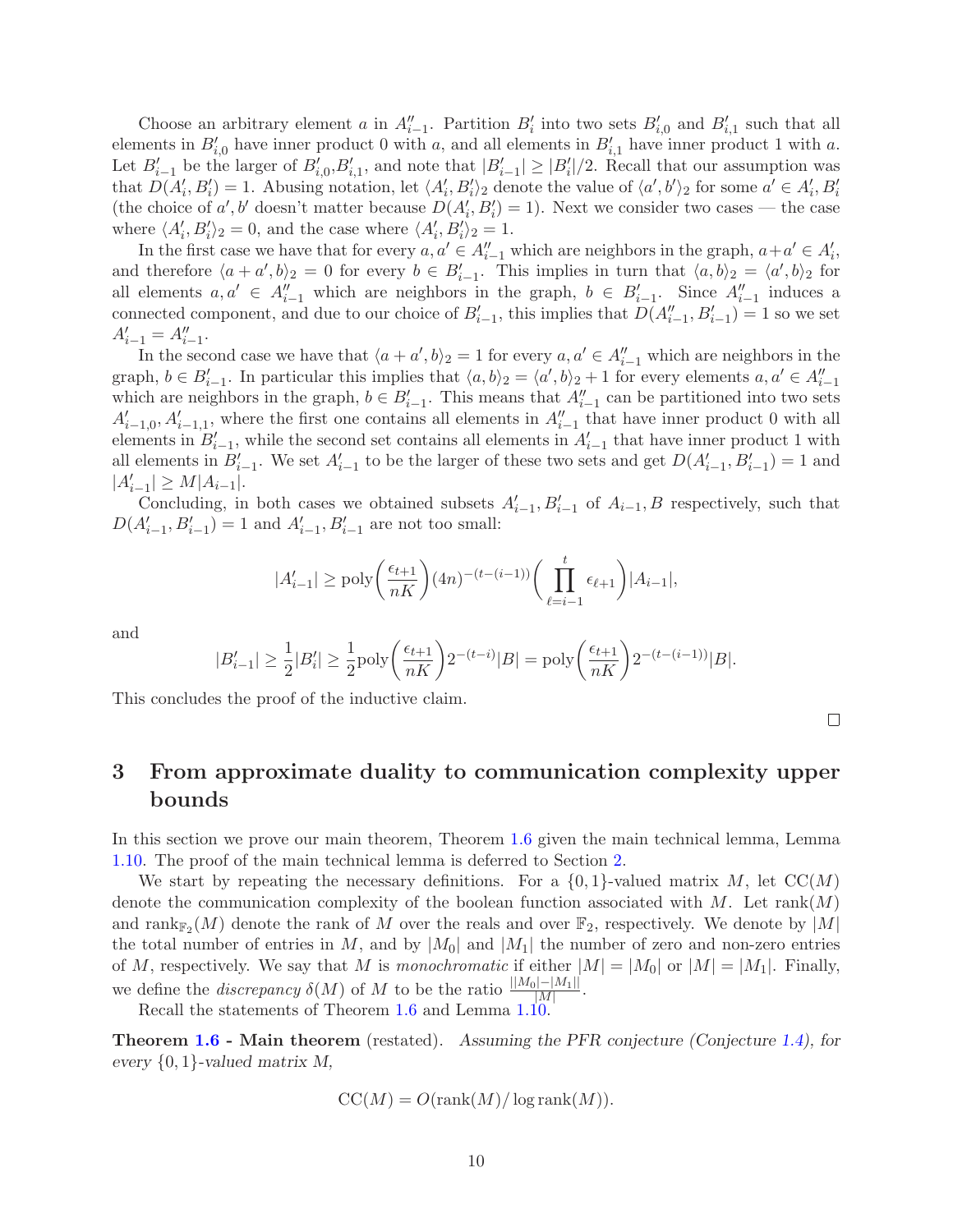Lemma  $1.10$  - Main technical lemma (restated).  $\frac{n}{2}$  satisfy  $D(A, B) \geq 2^{-\sqrt{n}}$ . Then assuming the PFR conjecture, there exist subsets A', B' of A, B respectively such that  $D(A', B') = 1$ , and  $|A'| \geq 2^{-cn/\log n} |A|$ ,  $|B'| \geq 2^{-cn/\log n} |B|$  for some absolute constant c.

We first prove that the above lemma is equivalent to the following one:

<span id="page-10-0"></span>Lemma 3.1 (Main technical lemma, equivalent matrix form). *Let* M *be a* {0, 1}*-valued matrix* with no identical rows or columns, of rank at most r <u>over</u>  $\mathbb{F}_2$ , and of discrepancy at least  $2^{-\sqrt{r}}$ . *Then assuming the PFR conjecture (Conjecture [1.4\)](#page-2-0), there exists a monochromatic submatrix* M′ *of* M *of size at least*  $2^{-cr/\log r}|M|$  *for some absolute constant c.* 

*Proof.* We prove only the Lemma  $1.10 \Rightarrow$  $1.10 \Rightarrow$  Lemma [3.1](#page-10-0) implication. The proof of the converse implication is similar. Denote the number of rows and columns of M by  $k, \ell$  respectively. It is well known that the rank of M over a field  $\mathbb F$  equals r if and only if M can be written as the sum of r rank one matrices over the field  $\mathbb{F}$ . Since  $\text{rank}_{\mathbb{F}_2}(M) \leq r$  this implies in turn that there exist subsets  $A, B \subseteq \mathbb{F}_2^r$ ,  $A = \{a_1, a_2, \ldots, a_k\}$ ,  $B = \{b_1, b_2, \ldots, b_\ell\}$  such that  $M_{i,j} = \langle a_i, b_j \rangle_2$  for all  $1 \leq i \leq k, 1 \leq j \leq \ell$ . Since M has no identical rows or columns we know that  $|A| = k$ ,  $|B| = \ell$ . Note that  $D(A, B) = \delta(M) \geq 2^{-\sqrt{r}}$ .

Lemma [1.10](#page-3-1) now implies the existence of subsets  $A' \subseteq A$ ,  $B' \subseteq B$ ,  $|A'| \geq 2^{-cr/\log r} |A|$ ,  $|B'| \geq$  $2^{-cr/\log r}|B|$ , such that  $D(A', B') = 1$ . Let M' be the submatrix of M whose rows and columns correspond to the indices in A' and B' respectively. The fact that  $D(A',B')=1$  implies that  $M_{i,j} = \langle a_i, b_j \rangle_2 \equiv \text{const}$  for all  $a_i \in A', b_j \in B'$ . Therefore M' is a monochromatic submatrix of M of which satisfies

$$
|M'| = |A'||B'| \ge 2^{-2cr/\log r} |A||B| = 2^{-2cr/\log r} |M|,
$$

as required.

In order to prove Theorem [1.6](#page-2-1) we follow the high-level approach of Nisan and Wigderson [\[NW95\]](#page--1-1) which was explained in the previous section. They showed that in order to prove the log-rank conjecture it suffices to prove that every  $\{0, 1\}$ -valued matrix of low rank has a large monochromatic submatrix. We start with the following lemma.

<span id="page-10-1"></span>Lemma 3.2 (Existence of large monochromatic submatrix assuming PFR). *Assuming the PFR conjecture, every* {0, 1}*-valued matrix* M *with no identical rows or columns has a monochromatic submatrix of size at least*  $2^{-O(\text{rank}(M)/\log \text{rank}(M))}|M|$ .

<span id="page-10-2"></span>In order to prove the above lemma we use Lemma [3.1,](#page-10-0) together with the following theorem from [\[NW95\]](#page--1-1), which says that every  $\{0, 1\}$ -valued matrix M contains a submatrix of high discrepancy:

Theorem 3.3 (Existence of submatrix with high discrepancy [\[NW95\]](#page--1-1)). *Every* {0, 1}*-valued matrix* M has a submatrix M' of size at least  $(\text{rank}(M))^{-3/2}|M|$  and with  $\delta(M') \geq (\text{rank}(M))^{-3/2}$ .

*Proof of Lemma [3.2.](#page-10-1)* Let  $r = \text{rank}(M)$ . Theorem [3.3](#page-10-2) implies the existence of a submatrix M' of M with  $|M'| \geq (\text{rank}(M))^{-3/2}|M|$ , and  $\delta(M') \geq r^{-3/2} \gg 2^{-\sqrt{r}}$ . Note also that

$$
rank_{\mathbb{F}_2}(M') \le rank(M') \le rank(M) = r.
$$

Lemma [3.1](#page-10-0) then implies the existence of a monochromatic submatrix  $M''$  of  $M'$  of size at least  $2^{-cr/\log r}|M'|$  for some absolute constant c. So we have that  $M''$  is a monochromatic submatrix of M which satisfies

$$
|M''| \ge 2^{-cr/\log r}|M'| \ge 2^{-cr/\log r}r^{-3/2}|M| = 2^{-O(r/\log r)}|M|
$$

| ۰ |  |  |
|---|--|--|
|   |  |  |
|   |  |  |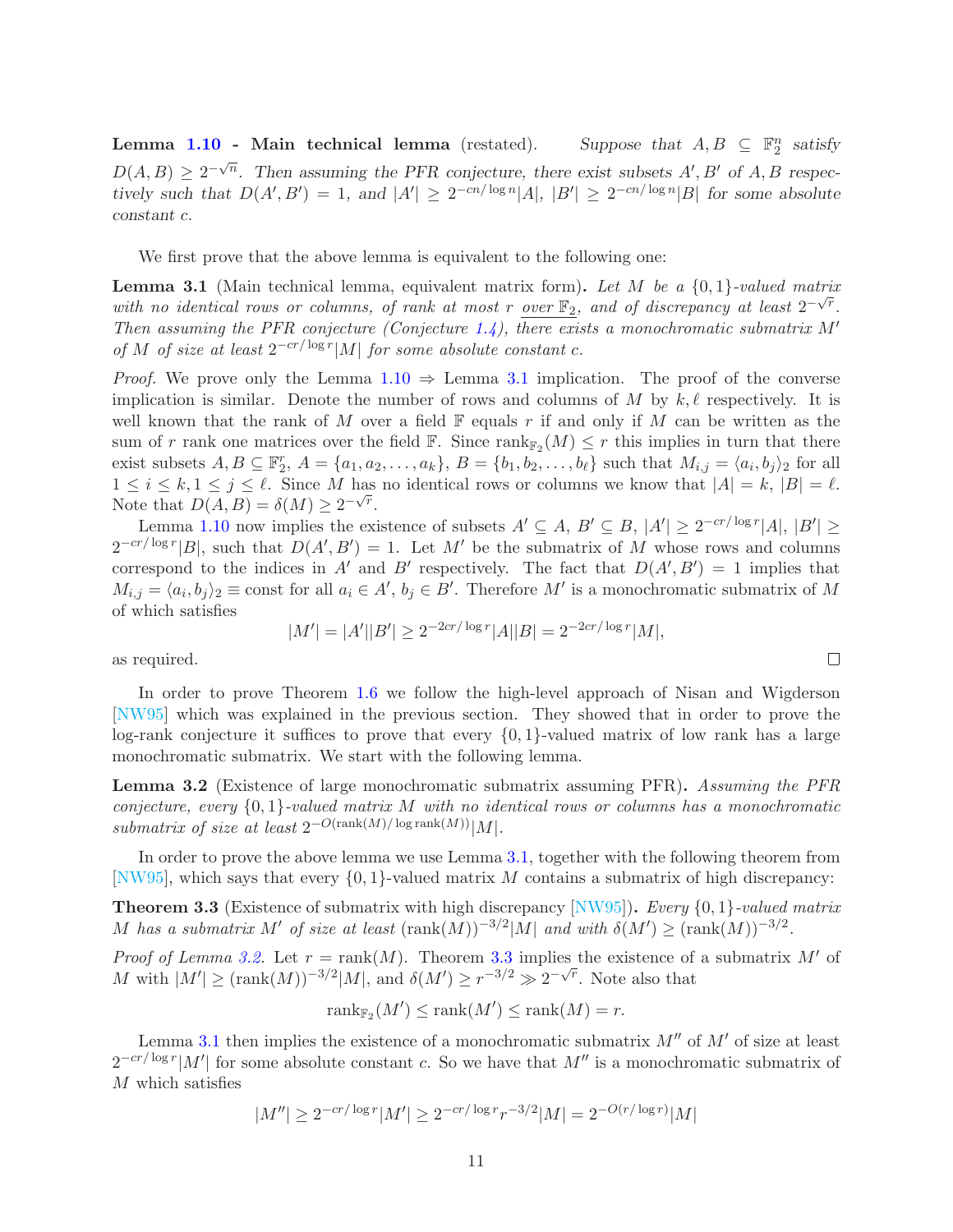*Proof of Theorem [1.6.](#page-2-1)* Let M be a {0, 1}-valued matrix. We will construct a deterministic protocol for M with communication complexity  $O(\text{rank}(M)/\log \text{rank}(M))$ . We may assume w.l.o.g that M has no repeated rows or columns, otherwise we can eliminate the repeated row or column and the protocol we construct for the "compressed" matrix (with no repeated rows/columns) will also be a protocol for M.

We follow the high level approach of the proof of Theorem 2 from [\[NW95\]](#page--1-1). We will show a protocol with  $2^{O(r/\log r)}$  leaves. This will suffice since it is well-known that a protocol with t leaves has communication complexity at most  $O(\log t)$  (cf. [\[KN97,](#page-12-0) Chapter 2, Lemma 2.8]).

Now we describe the protocol. Let  $Q$  be the largest monochromatic submatrix of  $M$ . Then  $Q$ induces a natural partition of M into 4 submatrices  $Q, R, S, T$  with R sharing the rows of Q and S sharing the columns of Q.

$$
M = \left(\begin{array}{cc} Q & R \\ S & T \end{array}\right)
$$

Let  $U_1$  be a subset of the rows of  $(Q|R)$  whose restriction to the columns of R span the rows of R. Similarly, let  $U_2$  be a subset of the rows of  $(S|T)$  whose restriction to the columns of S span the rows of S. Note that if  $Q$  is the all zeros matrix then the rows of  $U_1$  are independent of the rows of  $U_2$ . Otherwise, if Q is the all ones matrix then the rows of  $U_1$  are independent of all the rows of  $U_2$  except possibly for the vector in  $U_2$  whose restriction to the columns of  $S$  is the all ones vector (if such vector exists). Thus since  $Q$  is monochromatic we have that  $rank(R) + rank(S) = |U_1| + |U_2| \leq rank(M) + 1.$ 

If rank(R)  $\leq$  rank(S) then the row player sends a bit saying if his input belongs to the rows of Q or not. The players continue recursively with a protocol for the submatrix  $(Q|R)$  or the submatrix  $(S|T)$  according to the bit sent. If  $rank(R) \geq rank(S)$  the roles of the row and column players are switched.

Suppose without loss of generality that  $rank(R) \leq rank(S)$ . Then after sending one bit we continue with either the matrix  $(Q|R)$  which is of rank at most rank $(M)/2$  or with the matrix  $(S|T)$  which — thanks to Lemma [3.2](#page-10-1) — is of size at most  $(1 - \delta)|M|$  for  $\delta \geq 2^{-cr/\log r}$ .

Let  $L(m, r)$  denote the number of leaves in the protocol starting with a matrix of area at most  $m$  and rank at most  $r$ . Then we get the following recurrence relation:

$$
L(m,r) \leq \begin{cases} L(m,r/2) + L(m(1-\delta),r) & r > 1\\ 1 & r = 1 \end{cases}
$$

It remains to show that in the above recursion  $L(m,r) = 2^{O(r/\log r)}$ . Applying the recurrence iteratively  $1/\delta$  times to the right-most summand we get

$$
L(m,r) \leq \delta^{-1}L(m,r/2) + L(m(1-\delta)^{1/\delta}, r) \leq 2^{cr/\log(r)}L(m,r/2) + L(m/2,r).
$$

Set  $A(m,r) := 2^{-2cr/\log r} L(m,r)$ . Then we have  $A(m,r) \leq A(m,r/2) + A(m/2,r)$  which together with  $A(1, r), A(m, 1) \le 1$  imply  $A(m, r) \le {\log m + \log r \choose \log r}$  $\frac{m + \log r}{\log r}$  since we may apply the recursion iteratively at most log r times to the left term and log m times to the right term before we reach  $A(1,r)$  or  $A(m, 1)$ . This in turn implies  $A(m, r) \leq {\log m + \log r \choose \log r}$  $\binom{m + \log r}{\log r} \leq r^{O(\log r)}$  due to the fact that  $r \leq m \leq 2^{2r}$ , since we may assume there are no identical rows or columns in the matrix  $M$ .

Concluding, we have  $L(m,r) \leq 2^{2cr/\log r + O(\log^2 r)}$ , which implies in turn  $CC(M) = O(r/\log r)$ as claimed.  $\Box$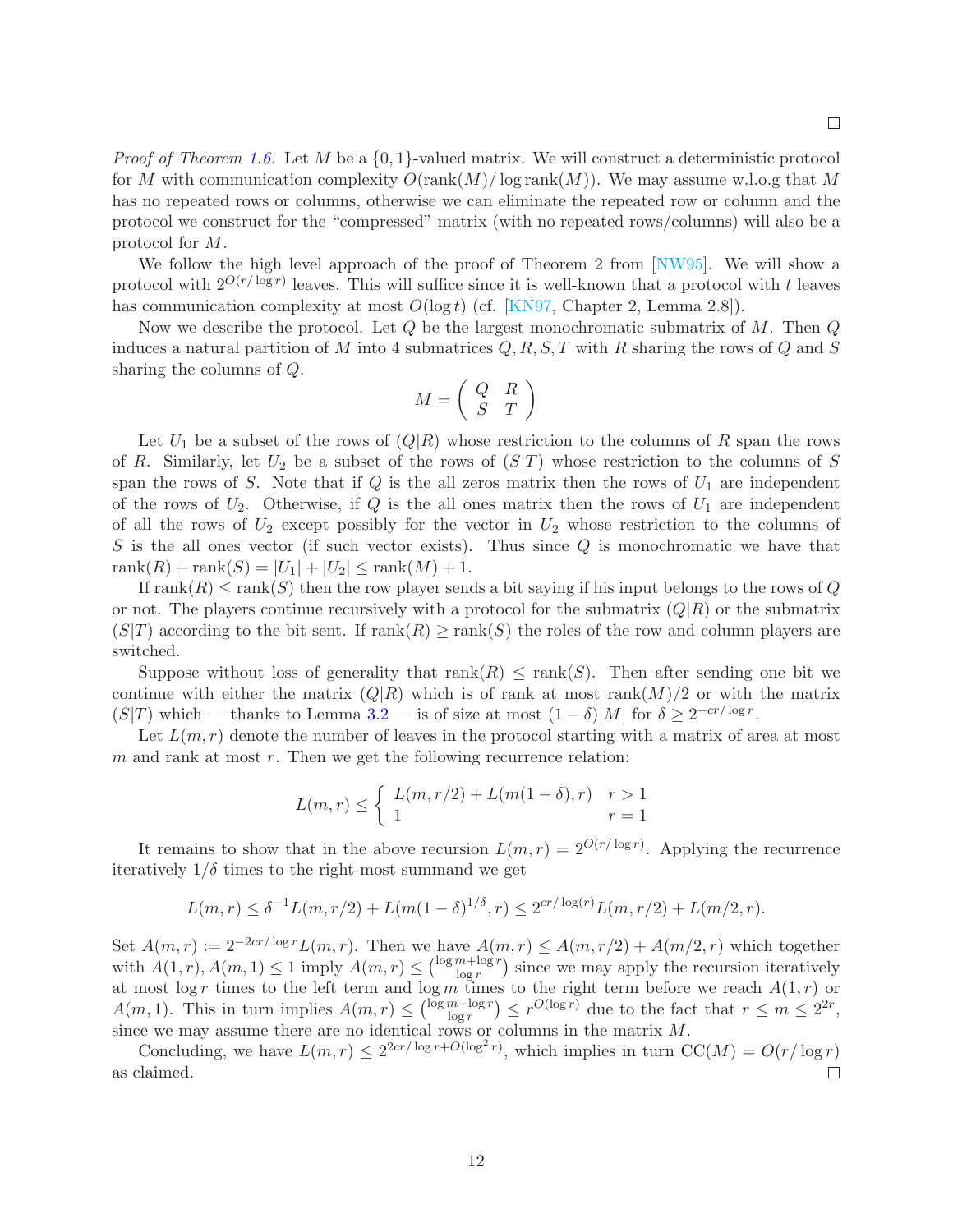Acknowledgements. We thank Nati Linial and Eyal Kushilevitz for drawing our attention, independently, to the similarities between the notions of discrepancy and approximate duality, which led us to consider the question addressed in this paper.

### References

- <span id="page-12-13"></span>[BS94] Antal Balog and Endre Szemerédi. A statistical theorem of set addition. *Combinatorica*, 14(3):263–268, 1994.
- <span id="page-12-12"></span>[BZ] Eli Ben-Sasson and Noga Zewi. From affine to two-source extractors via approximate duality. In *the Proceedings of the 43rd Annual ACM Symposium on Theory of Computing, STOC'2011*, New York. ACM Press.
- <span id="page-12-9"></span>[CS10] Ernie Croot and Olof Sisask. A probabilistic technique for finding almost-periods of convolutions, September 14 2010. Comment: 29 pages, to appear in GAFA.
- <span id="page-12-3"></span>[Faj88] Siemion Fajtlowicz. On conjectures of graffiti. *Discrete Mathematics*, 72(1-3):113–118, 1988.
- <span id="page-12-14"></span>[Gow98] William Timothy Gowers. A new proof of Szemeredi's theorem for arithmetic progressions of length four. *Geom. Funct. Anal.*, 8(3):529–551, 1998.
- <span id="page-12-6"></span>[GR06] Ben Green and Imre Z. Ruzsa. On rank vs. communication complexity. *Bulletin of the London Mathematical Society*, 01(38):43–52, 2006.
- <span id="page-12-8"></span>[Gre05] Ben Green. Finite field models in additive combinatorics. In *London Mathematical Society Lecture Note Series*, volume 324. Cambridge University Press, 2005.
- <span id="page-12-11"></span>[GT] B. Green and T. Tao. An equivalence between inverse sumset theorems and inverse conjectures for the u <sup>3</sup> norm. *Math. Proc. Cambridge Philos. Soc.*, 149(1).
- <span id="page-12-7"></span>[GT09] Ben Joseph Green and Terence Tao. Freiman's theorem in finite fields via extremal set theory. *Combinatorics, Probability & Computing*, 18(3):335–355, 2009.
- <span id="page-12-5"></span>[KL96] Andrew Kotlov and László Lovász. The rank and size of graphs. *JGT: Journal of Graph Theory*, 23(2):185–189, 1996.
- <span id="page-12-0"></span>[KN97] Eyal Kushilevitz and Noam Nisan. *Communication complexity*. Cambridge University Press, New York, 1997.
- <span id="page-12-4"></span>[Kot97] Andrew Kotlov. Rank and chromatic number of a graph. *JGT: Journal of Graph Theory*,  $26(1):1-8$ , 1997.
- <span id="page-12-10"></span>[Lov10] Shachar Lovett. Equivalence of polynomial conjectures in additive combinatorics. *Electronic Colloquium on Computational Complexity (ECCC)*, 17:10, 2010.
- <span id="page-12-1"></span>[LS88] László Lovász and Michael E. Saks. Lattices, Möbius functions and communication complexity. In *FOCS*, pages 81–90. IEEE, 1988.
- <span id="page-12-2"></span>[Nuf76] C. Van Nuffelen. A bound for the chromatic number of a graph. *American Mathematical Monthly*, (83):265–266, 1976.